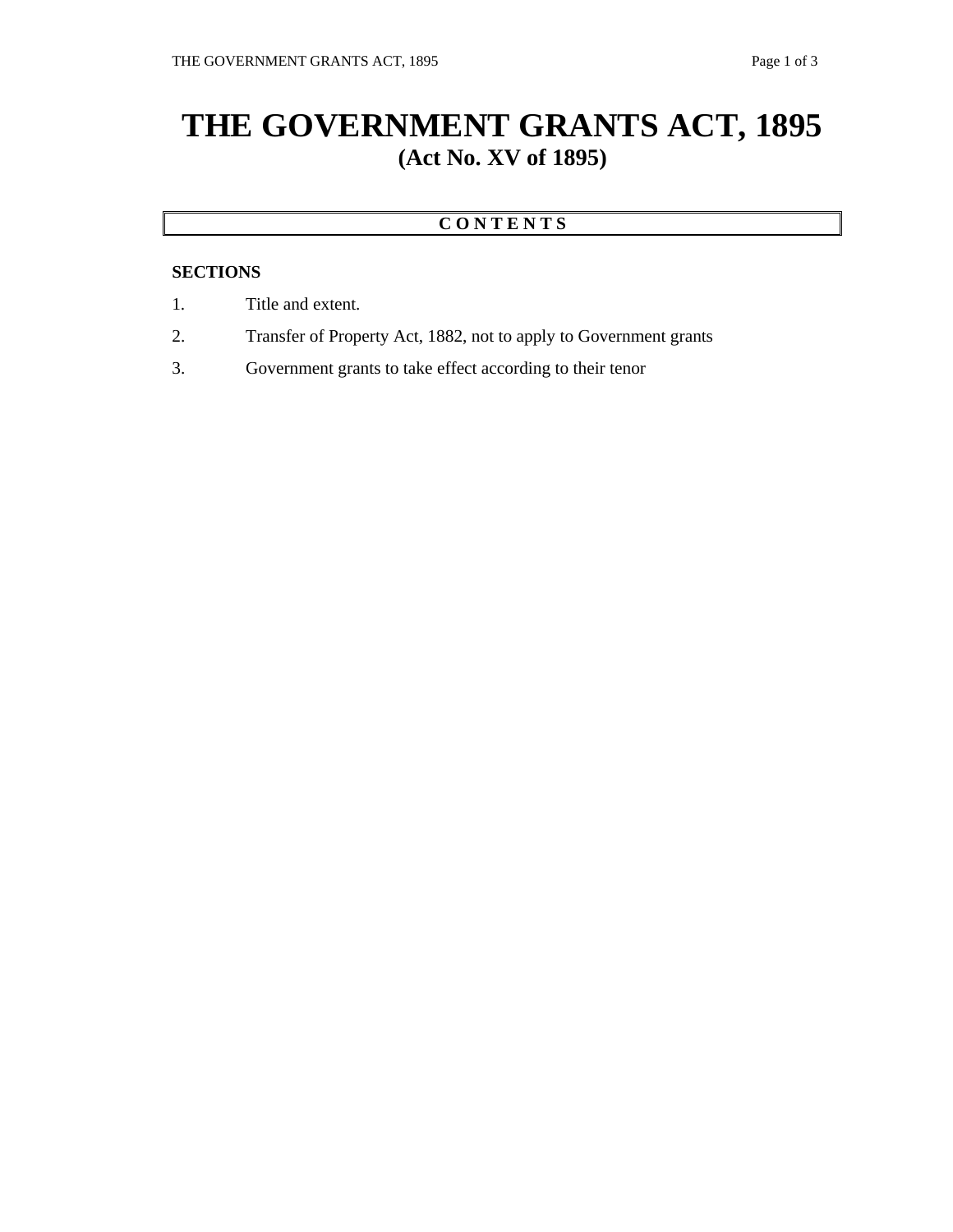## 1 **THE** <sup>2</sup> **[GOVERNMENT] GRANTS ACT, 1895 (Act No. XV of 1895)**

 $[10^{th}$  October, 1895]

An act to explain the Transfer of Property Act, 1882, so far as relates to grants from the  $\frac{3}{2}$ [Government], and to remove certain doubts as to the powers of the  $\frac{4}{3}$ [Government] in relation to such grants.

 WHEREAS doubts have arisen as to the extent and operation of the Transfer of Property Act, 1882, and as to the power of the  ${}^{5}$ [Government] to improve limitations and restrictions upon grants and other transfers of land made by it or under its authority, and it is expedient to remove such doubts; It is hereby enacted as follows:-

**1.** Title and extent.- (1) This Act may be called the  ${}^6$ [Government] Grants Act, 1895.

 $\frac{7}{2}$ [(2) It extends to the whole of Pakistan];  $\frac{8}{5}$ [\*\*\*]  $\frac{9}{5}$  \*\*\*\*]

 **2. Transfer of Property Act, 1882, not to apply to Government grants.-**  Nothing in the Transfer of Property Act, 1882, contained shall apply or be deemed ever to have applied to any grant or other transfer of land or of any interest therein heretofore made or hereafter to be made  $\frac{10}{2}$  by or on behalf of the  $\frac{11}{2}$ [Government]] to, or in favour of, any person whomsoever; but every such grant and transfer shall be constructed and take effect as if the said Act had not been passed.

 **3. Government grants to take effect according to their tenor.-** All provisions, restrictions, conditions and limitations over contained in any such grant or transfer as aforesaid shall be valid and take effect according to their tenor, any rule of law, statute or enactment of the Legislature to the contrary notwithstanding.

\_\_\_\_\_\_\_\_\_\_\_\_\_\_\_\_\_\_\_\_\_\_\_\_\_\_\_\_

<sup>&</sup>lt;sup>1</sup> For Statement of Objects and Reasons, see Gazette of India, 1895, Pt. V, p.169, and for Proceedings in Council, see ibid., Pt. VI, pp. 328 and 355.

This Act has been declared to be in force in Baluchistan by the British Baluchistan Laws Regulation, 1913 (2 of 1913), s. 3 and Sch. I.

It has also been extended to the Leased Areas of Baluchistan, see the Leased Areas (Laws) Order, 1950, (G.G.O.

<sup>3</sup> of 1950); and applied in the Federated Areas of Baluchistan, see Gazette of India, 1937, Pt. I. p.1499.<br><sup>2</sup> Substituted by Central Laws (Adaptation) Order, 1961 (P.O. No. 1), Art.2 and Sch., for "Crown" (with effect from the  $23^{\text{rd}}$  March, 1956).

 $\frac{3}{2}$  Ibid.

 $\frac{4}{ }$  Ibid. <sup>5</sup> Ibid.

 $6$  Ibid.

<sup>&</sup>lt;sup>7</sup> Substituted by the Central Laws (Statute Reform) Ordinance, 1960 (21 of 1960), s. 3 and  $2^{nd}$  Sch. (with effect from the  $14<sup>th</sup>$  October, 1955), for the [original sub-section (2) as amended by A.O., 1949, Arts. 3(2) and 4.

 $\frac{8}{3}$  The word "and" at the end of sub-section (2), and sub-section (3), rep. by the Repealing and Amending Act, 1914 (10 of 1914), s.3 and Sch. II.

 $9$ <sup>2</sup> Repealed by the Repealing and Amending Act, 1914 (10 of 1914).